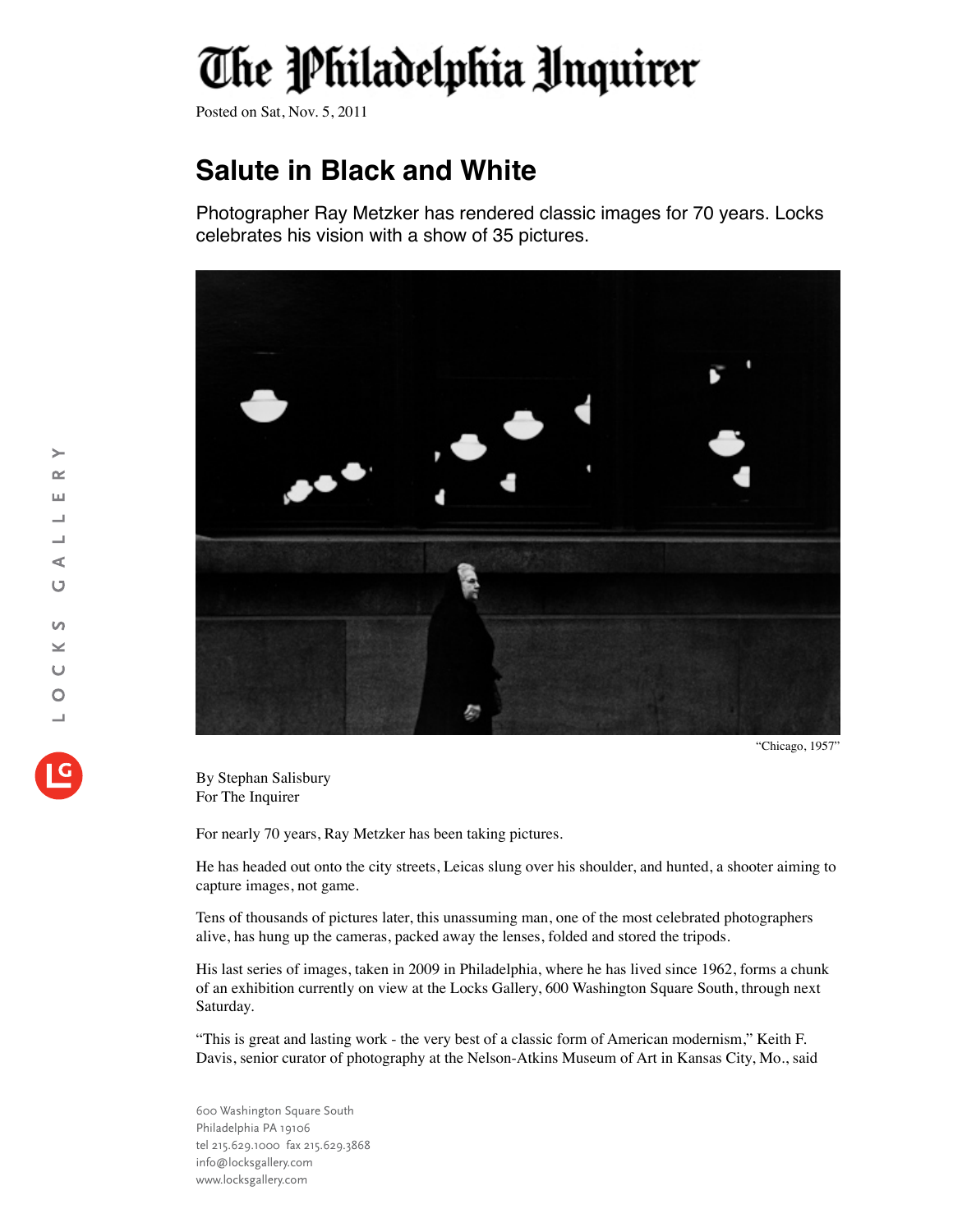before a Metzker show opened there this year.

"Metzker has led a life of deep devotion to understanding the potential, challenge, and pleasure of photographic seeing."

The 35 images that make up the Locks Gallery show are drawn from the full range of Metzker's career, the earliest coming from 1957: an older woman, dressed in black, almost nunlike, walking next to a wall, lights puncturing the deep blacks of the overall scene, like bomblets.



"Philadelphia, 1963", seemingly about to be devoured by black.

"I'm walking down the street and

I see something and I make the exposure, I capture the image and then when I see the proof sheets, certain images look to me to be successful," said Metzker, now 80, gazing at the photo he made half a century ago. A very matter-of-fact man.

He thinks for a moment.

"I proceed from there."

Another work, a famous image, shows a sailor in whites carrying a white duffel and walking down a sidewalk. A deep black shadow obscures the wall behind and in front of him. In fact, the sailor looks as though he is about to be devoured by black.

The image, from 1963, almost instills fear in a viewer. No! Don't walk any farther!

The depth of the blackness - Metzker's work has not infrequently been described as "noirish" - and the brilliant white in this 1970 print - are products of the darkroom, juxtapositions that Metzker extracted under the red light using chemical solutions.

"Oh yes," he said, peering at the sailor on the verge of obliteration. "That's pretty contrasty."

City Whispers, a suite of Philadelphia images shot in the early 1980s and not included here, is particularly dark, he said: "There's a lot of darkness in there. . . . A lot of them are shot during the winter. The darkness is an element of drama. So I think I work there."

Metzker grew up in Wisconsin and studied with Harry Callahan and Aaron Siskind while attending the Institute of Design of the Illinois Institute of Technology in Chicago.

A job teaching photography at the Philadelphia College of Art



"Philadelphia, 1965" He came here in 1962, and has walked the streets working with black-and-white film incessantly ever since.

 $\rightarrow$